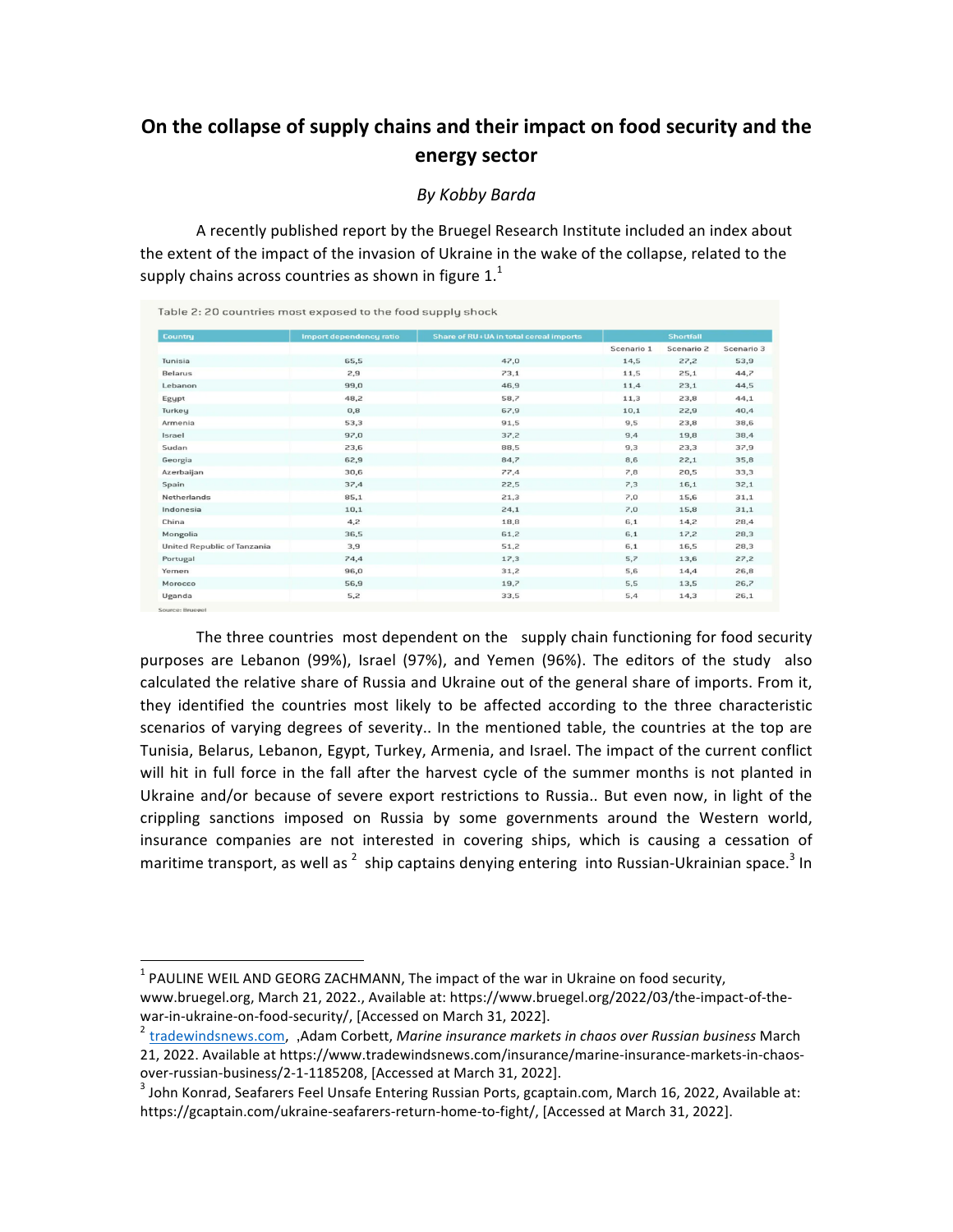addition, there are reports of workers refusing to refuel Russian ships, $4$  unload cargo, or even allow them access to ports around the world. $5$ 

However, this is not the only crisis that is dramatically hurting grain prices. The Chinese Minister of Agriculture foresees a negative year, especially in the grain crops, that claim that it is the worst in history.<sup>6</sup> This is particularly bad news because the Chinese economy relies on the supply of animal proteins and fats, mainly on the pig farming or swine industry, to the Chinese population. In 2019, the African Swine Fever affected the pig farms, which resulted in the extinction of tens of millions of pigs because of their infection with the virus.<sup>7</sup> To re-establish this crucial industry to the Chinese, they were forced to sign immediate and futures contracts for the supply of almost any type of grain available in the market so that the pigs could be fed "from scratch". This, in turn, caused a realignment of the entire trade balance in the world.<sup>8</sup> The Chinese banned the export of chemical fertilizers needed for the agricultural improvement of crops in order to meet their ambitious grain production goals. There was hope that China would release the ban on fertilizers once the pig market was restored but unfortunately the second round of the African virus hit China, the ban was not released and fertilizer prices reached on an all time high. According to a Bloomberg and Green Markets report, the jump went from about \$300 per ton of fertilizer at the peak of the Coronavirus in 2020, to \$1,000 or more after the African Swine Fever crisis banning the export of Chinese fertilizers. Now, after the sanctions imposed to the Russian fertilizer market, as of mid-March, prices soared to approximately \$1300 per ton of fertilizer (Fig.2). $^9$ 

<sup>&</sup>lt;sup>4</sup> Mared Parry, Georgian captain refuses to refuel Russian ship: 'Go f\*\*k yourself', independent.co.uk, Feb 28,2022. Available at https://www.independent.co.uk/tv/news/russia-putin-misled-advisors-ukrainevd851150c, [Accessed at March 31, 2022].

<sup>&</sup>lt;sup>5</sup> Bruce Golding, New sanction to ban Russian-flagged ships from docking in US: report, nypost.com, March 2, 2022. Available at: https://nypost.com/2022/03/02/sanction-to-banrussian-flagged-ships-from-us-docking-report/, [Accessed at March 31, 2022].

 $^6$  Andrew Whitelaw, Chinese Agriculture Minister announces winter wheat crop could be the worst ever, armweekly.com.au, 26 Mar 2022. Available at: https://www.farmweekly.com.au/story/7671074/is-thechinese-crop-the-worst-in-history/?fbclid=IwAR2dv-

RFx8UaeB4ytpRWz4\_0wB4sIlxHLL1H8KKLUxxKDuZATvzsFOzl-q8, [Accessed at March 31, 2022].<br><sup>7</sup> Eric Ng, A miserable Year of the Pig for China's hogs is godsend for American farmers, South China Morning post, 16 August 2019, Available at

https://www.scmp.com/business/companies/article/3023181/miserable-year-pig-chinas-hogs-godsend-

american-farmers. [Accessed at March 31, 2022].<br><sup>8</sup> How African Swine Fever in China Is Shaking Up World Trade Flows, gro-intelligence.com, 28 NOVEMBER 2019, Available at https://gro-intelligence.com/insights/how-african-swine-fever-in-china-is-shaking-upworld-trade-flows, [Accessed at March 31, 2022].<br><sup>9</sup> Keith Good, Fertilizer Prices Hit New Highs, as Russian Invasion "Exacerbating a Food Shortage", Farm

Policy News, March 19, 2022, Available at: https://farmpolicynews.illinois.edu/2022/03/fertilizer-priceshit-new-highs-as-russian-invasion-exacerbating-a-food-shortage/, [Accessed at March 31, 2022].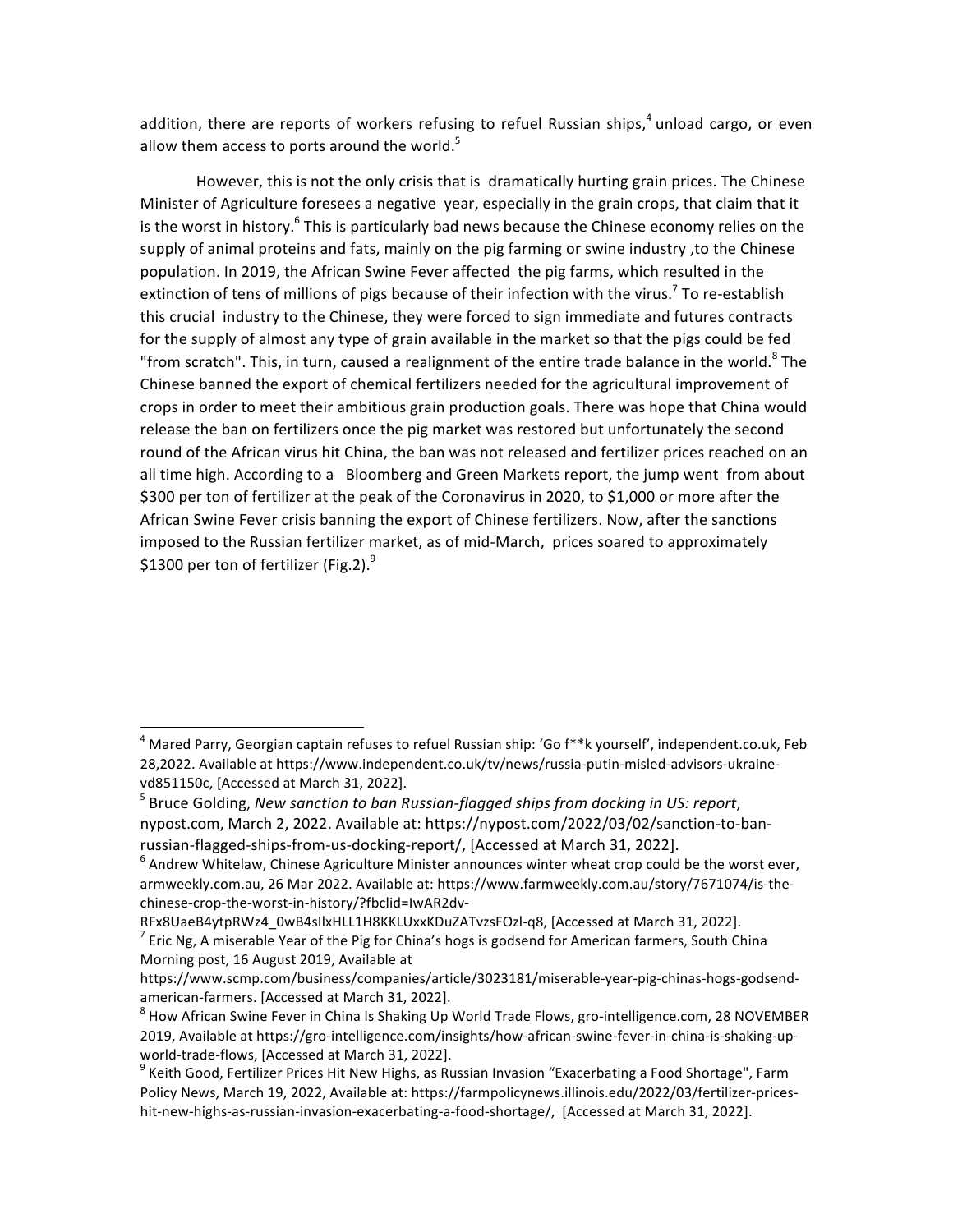

Figure 2: Fertilizer Frenzy, Source Green Markets, Bloomberg

Besides the direct and indirect damage in the planting and harvesting process, transportation barriers also complicate the scenario, as well as the increase in global energy supply. In recent years, the United States has been considering to withdraw from the Bretton Wood System.<sup>10</sup> A significant part of the decision to resign was the ability of the United States to improve the oil shale extraction process and create a competitive price of about \$50 per barrel.<sup>11</sup> That price allowed President Obama at the time, to sign a law that made it possible to repeal the oil export ban law, which was enacted after the 1970s oil crisis<sup>12</sup>.

However, within the framework of the legislation signed by President Obama, the option remains for the incumbent president to ban exports again for oil in times of emergency, through a presidential decree and without the intervention of Congress. A series of events regarding Russia threaten to invade Ukraine eventually led to a jump in oil prices from \$76 at

 $10$  In 1944, Franklin D Roosevelt invited the countries that would later be called the Western Bloc to an agreement in the pastoral town of Bretton Woods, New Hampshire. He offered an "incentive" for states to side with America the day after the war. Roosevelt knew and feared Stalin's madness and therefore sought to propose a new model the like of which the world had not seen before. The United States—the only nation that would emerge from the war at the height of its power—would give all member countries the freedom to sail the oceans, their goods and services changing hands. No commission would be levied. Transferring goods to Belgium for refining, sending them for wrapping in Germany, and selling them in the US free of charge for security services: this was actually the first model of globalization, turning our world into a very small globe. It featured a new incentive, to open an American market, through reduced tariffs. More can be read at: Kobby Barda, *America's resignation from Its role as global police*. foreignpolicynews.org. November 1, 2020. Available at:

https://foreignpolicynews.org/2020/11/01/americas-resignation-from-its-role-as-global-police/, [Accessed at March 31, 2022].

 $11$  John Kemp, U.S. shale breakeven price revealed around \$50: Kemp, reuters.com, AUGUST 9, 2017., Available at: https://www.reuters.com/article/us-usa-shale-kemp/u-s-shale-breakeven-price-revealedaround-50-kemp-idUSKBN1AP25M, [Accessed at March 31, 2022].<br><sup>12</sup> GILLIAN RICH, Oil Export Ban Lifted as Obama Signs Spending Bill, investors.com, 18 December, 2015.

Available at: https://www.investors.com/news/oil-export-ban-lift-needs-obama-ok/, [Accessed at March 31, 2022].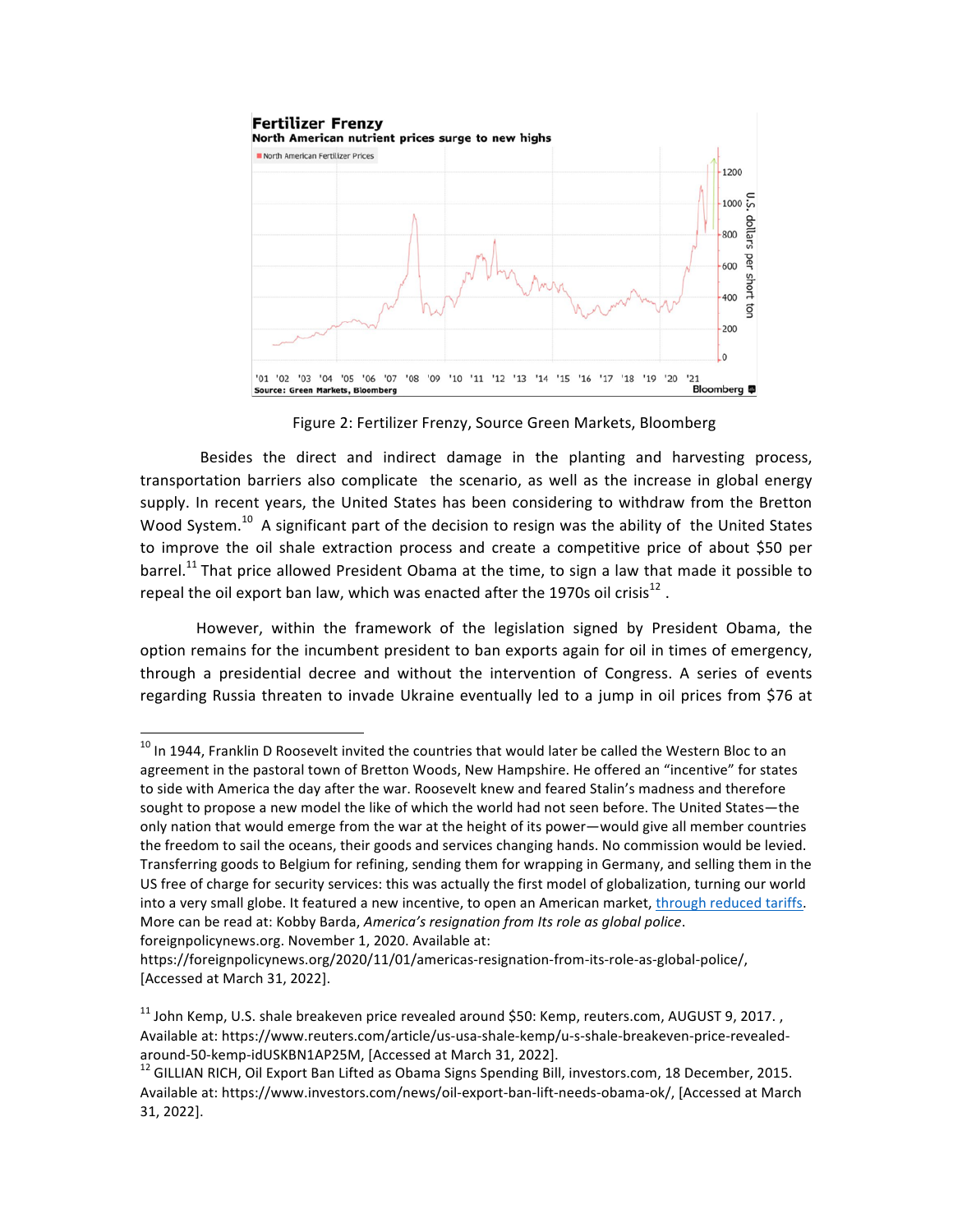the end of 2021, to \$100 and more. The immediate impact of sanctions and the removal of Russia from the map of oil exporters to most Western industrialized countries, translates into rising prices that affect consumer's pocket and to the series of further price increases derived as a result of the increase in energy imports (Fig. 3).



Figure 3: Crude price evolution within the last year.

President Joe Biden suffered a dramatic drop in approval ratings due to rising energy prices. For example, a poll conducted by the conservative Fox News and published on March 23, 2022, found that more than two-thirds of Americans (67%) blame President Biden for rising energy prices and Some 53 percent of registered voters polled said Biden has made the economy worse..<sup>13</sup> President Biden, who is not indifferent to the results of the polls and is aware of the mid-term election campaign taking place in November of this year, tried to roll the blame to other players in the arena. On March 13, the US President tweeted "Oil prices are falling, and so are fuel prices. Last time oil was \$96 a barrel, fuel was \$6.23 a gallon. It's now \$3.14. Oil companies and gas should not cushion their profits at the expense of hard-working Americans." (See graph in figure 4)

 $13$  Mark Lungariello, Biden gets low marks on inflation, gas prices in Fox News poll, nypost.com, March 24, 2022. Available at: https://nypost.com/2022/03/24/biden-gets-low-marks-on-inflation-and-gas-pricesnew-poll/, [Accessed on March 31, 2022].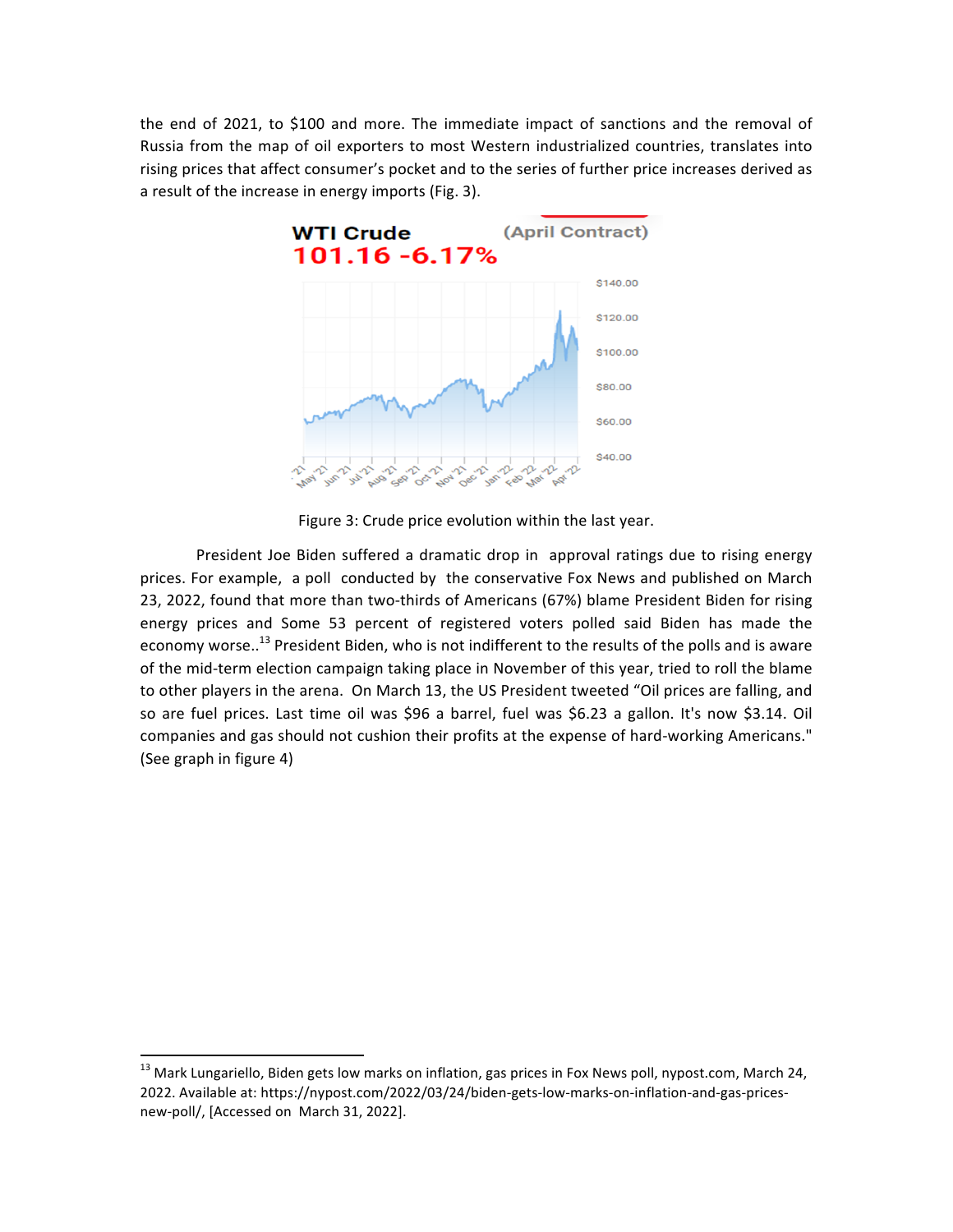

Oil Price: Feb-March 2022. Source: President's Biden Twitter account

It is important to recall that President Biden operates in the Democratic Party which advocates for a progressive and an environmental agenda. On his first day in office President Biden signed an executive order for stopping the work on the XL Keystone oil pipeline, which would transfer shale oil from Canada in the north, via North and South Dakota and other states to the Gulf of Mexico, was stopped during the Obama administration and renewed during the Trump period.<sup>14</sup> All of this could push President Biden to sign an executive order to ban energy export, which would indeed lead to lower-price oil in the United States, but could simultaneously lead to a rise in oil prices above \$200 per barrel, according to the geopolitical strategist Peter Zeihan.<sup>15</sup>

When transportation rates meet the increase in grain prices derived from rising costs of energy products alongside an increase in wages, and in insurance rates due to a rise in stability margins, together can create significant social unrest in the Middle East and North Africa. In fact, rising grain prices were the main catalyst for the outbreak of the Arab Spring social unrest in countries where governments significantly subsidize the price of wheat, to allow the public to eat pita or bread at an affordable price. However, when wheat prices are rising sharply, governments, especially the poor ones, will have a hard time covering the gap generated (if there will even be enough wheat to supply the people) at a low price. This is the current situation and the forecasts ahead of next winter. Jackie Hugi describes in the Maariv, an Israeli newspaper, that the rise in prices: "Within a month, in Egypt alone, food prices rose by about 20 percent. The simple bread, for example, climbed from the price of 1 Egyptian lira to 1.25 lira, and a kilogram of rice, which cost 8 lira, is now sold at 11 or 12. Kilograms of pasta sold for 11

<sup>&</sup>lt;sup>14</sup> Nicholas Kusnetz, Biden Cancels Keystone XL, Halts Drilling in Arctic Refuge on Day One, Signaling a Larger Shift Away from Fossil Fuels, insideclimatenews.org, January 21, 2021. Available at:

https://insideclimatenews.org/news/21012021/biden-cancels-keystone-xl-and-halts-arctic-drilling-fossilfuels/, [Accessed at March 31, 2022].

<sup>&</sup>lt;sup>15</sup> Matthias Inbar, Geopolitical Strategist Peter Zeihan, the man who predicted Russia's invasion of Ukraine, I24 YOUTUBE CHANNEL, March 21, 2022. Available at:

https://www.youtube.com/watch?v=MQL\_KCvBkk4, [Accessed at March 31, 2022].